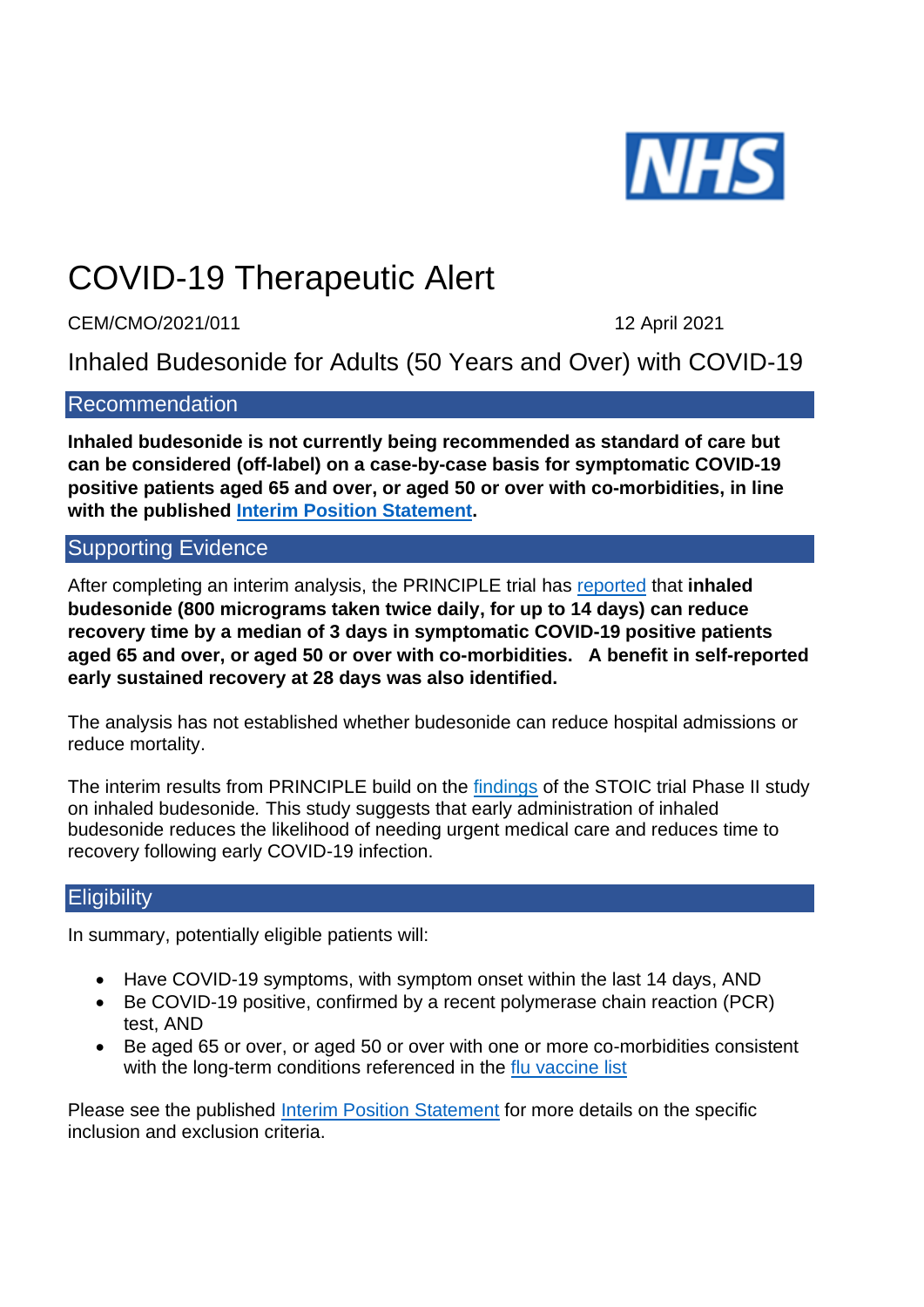### Action

#### **Prescribers** are asked to:

- Consider prescribing inhaled budesonide (off-label, on a case-by-case basis) for symptomatic COVID-19 positive patients in line with the published Interim Position [Statement](https://www.cas.mhra.gov.uk/ViewandAcknowledgment/ViewAlert.aspx?AlertID=103154) using the usual routes<sup>1</sup>, where supply allows. Prescribers will be advised if there are any national supply restrictions.
- Note that the recommended product is the Pulmicort 400 Turbohaler (AstraZeneca UK Ltd), studied within the PRINCIPLE and STOIC trials. A single inhaler should be used for a maximum of 14 days (or until the inhaler is used up, if sooner) with two doses, twice a day (a total daily dose of 1,600 micrograms). Please see the Supply section below for details of alternative products.
- Note that supplementary information for patients is available [here,](https://www.nhs.uk/medicines/budesonide-inhalers/) including links to video resources.
- Report any suspected adverse drug reactions (ADRs) for patients receiving budesonide to the MHRA via the Yellow Card reporting site at: <https://yellowcard.mhra.gov.uk/>

### **Community pharmacies and dispensing practices** are asked to:

- Use business as usual routes to order supplies of inhaled budesonide from wholesalers, maintaining stock levels to meet both routine use (i.e. the management of asthma) and prevailing demand for therapeutic use in the management of COVID-19. Pharmacies will be advised if there are any national supply restrictions.
- Ensure patients (or their representatives) are aware of how the inhaler should be used and signpost them to additional support. Supplementary information for patients is available [here](https://www.nhs.uk/medicines/budesonide-inhalers/) and includes links to video resources.
- Note that inhaled corticosteroids prescribed for use in the management of COVID-19 are currently subject to the usual applicable prescription charges in England, unless the patient is normally exempt. Prescriptions remain free of charge in Northern Ireland, Scotland and Wales.
- Report any suspected adverse drug reactions (ADRs) for patients receiving budesonide to the MHRA via the Yellow Card reporting site at: <https://yellowcard.mhra.gov.uk/>
- Support COVID-19 specific supply and reporting arrangements in line with any supplementary national (country-specific) guidance provided.

<sup>1</sup> FP10 (England) / HS21 (Northern Ireland) / GP10 (Scotland) / WP10 (Wales)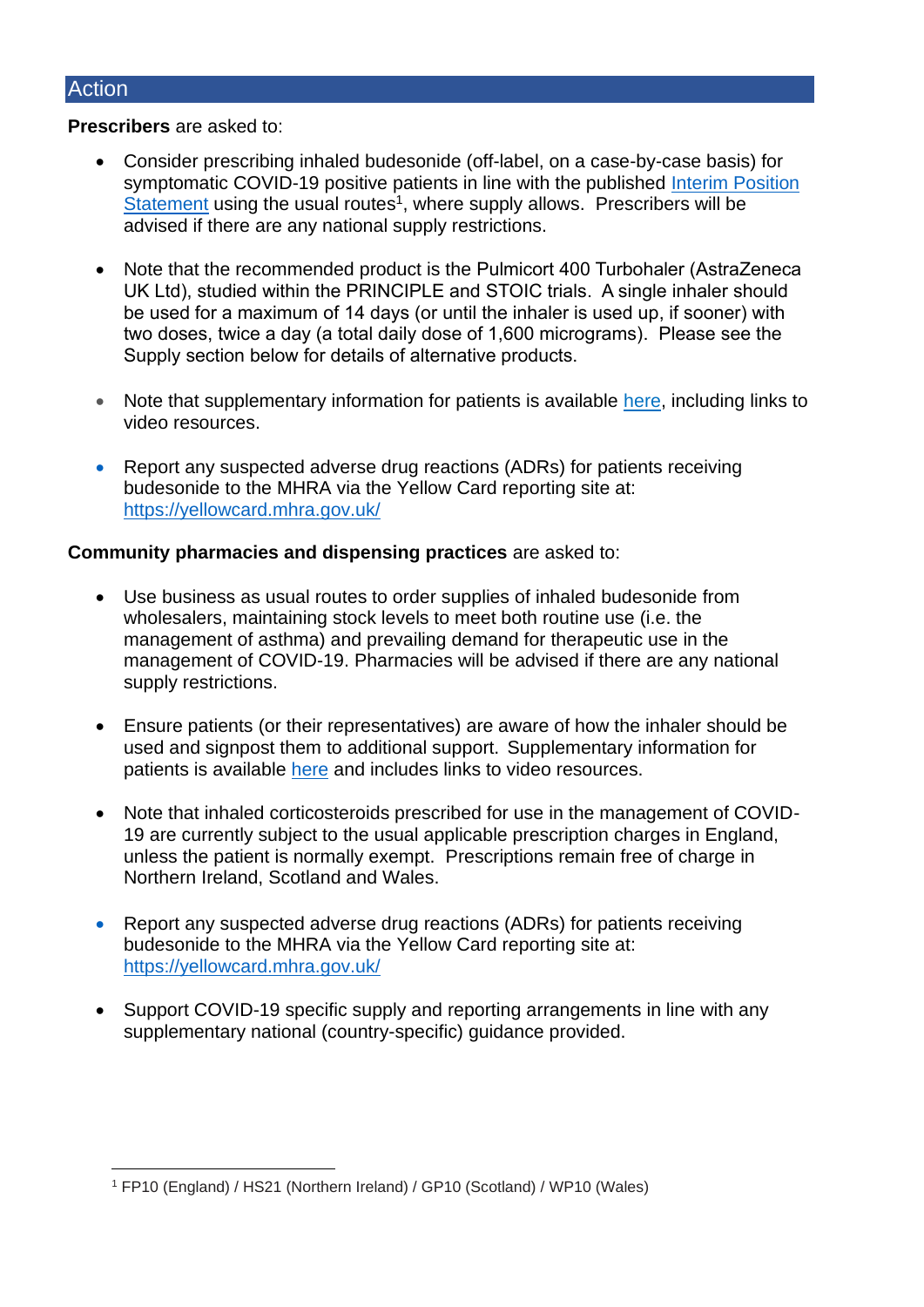# **Supply**

Additional supplies of the Pulmicort 400 Turbohaler (AstraZeneca UK Ltd) are now available to be ordered through business as usual routes from wholesalers.

In the case of limited supplies, the following alternatives may be considered in the order of preference set out below (noting that additional guidance may need to be provided to help patients to achieve the correct total daily dose of 1,600mcg):

- Lower dose strength Pulmicort Turbohaler (200 micrograms) (100 doses per inhaler)
- Budelin Novolizer 200 micrograms per actuation inhalation powder (Mylan) (100 doses per inhaler)
- Easyhaler Budesonide 400micrograms / dose dry powder inhaler (Orion Pharma (UK) Ltd) (100 doses per inhaler)
- Easyhaler Budesonide 200micrograms / dose dry powder inhaler (Orion Pharma (UK) Ltd) (200 doses per inhaler)

# Product Details

The Interim Position Statement has been informed by the PRINCIPLE trial protocol and the Summary of Product Characteristics [\(SmPC\)](https://www.medicines.org.uk/emc/product/1386/smpc#gref) for inhaled budesonide.

Inhaled budesonide has a local anti-inflammatory effect and is used in the treatment of asthma.

The use of inhaled budesonide in the management of COVID-19 under the published Interim Position Statement is off-label, which should be explained to the patient as part of shared decision making. Further guidance on the prescribing of off-label medicines can be found below:

• [https://www.gov.uk/drug-safety-update/off-label-or-unlicensed-use-of-medicines](https://www.gov.uk/drug-safety-update/off-label-or-unlicensed-use-of-medicines-prescribers-responsibilities)[prescribers-responsibilities](https://www.gov.uk/drug-safety-update/off-label-or-unlicensed-use-of-medicines-prescribers-responsibilities)

# **Distribution**

General Practice NHS 111 Community Pharmacies ICS /STP and Clinical Commissioning Group Pharmacy Leads NHS Trusts (NHS boards in Scotland and Wales) Regional Medical Directors Regional Chief Pharmacists Lead/Senior Pharmacists and Regional Procurement Pharmacy Leads Trust/Hospital Medical Directors and Chief Pharmacists to circulate to medical, pharmacy and nursing staff managing COVID-19 patients